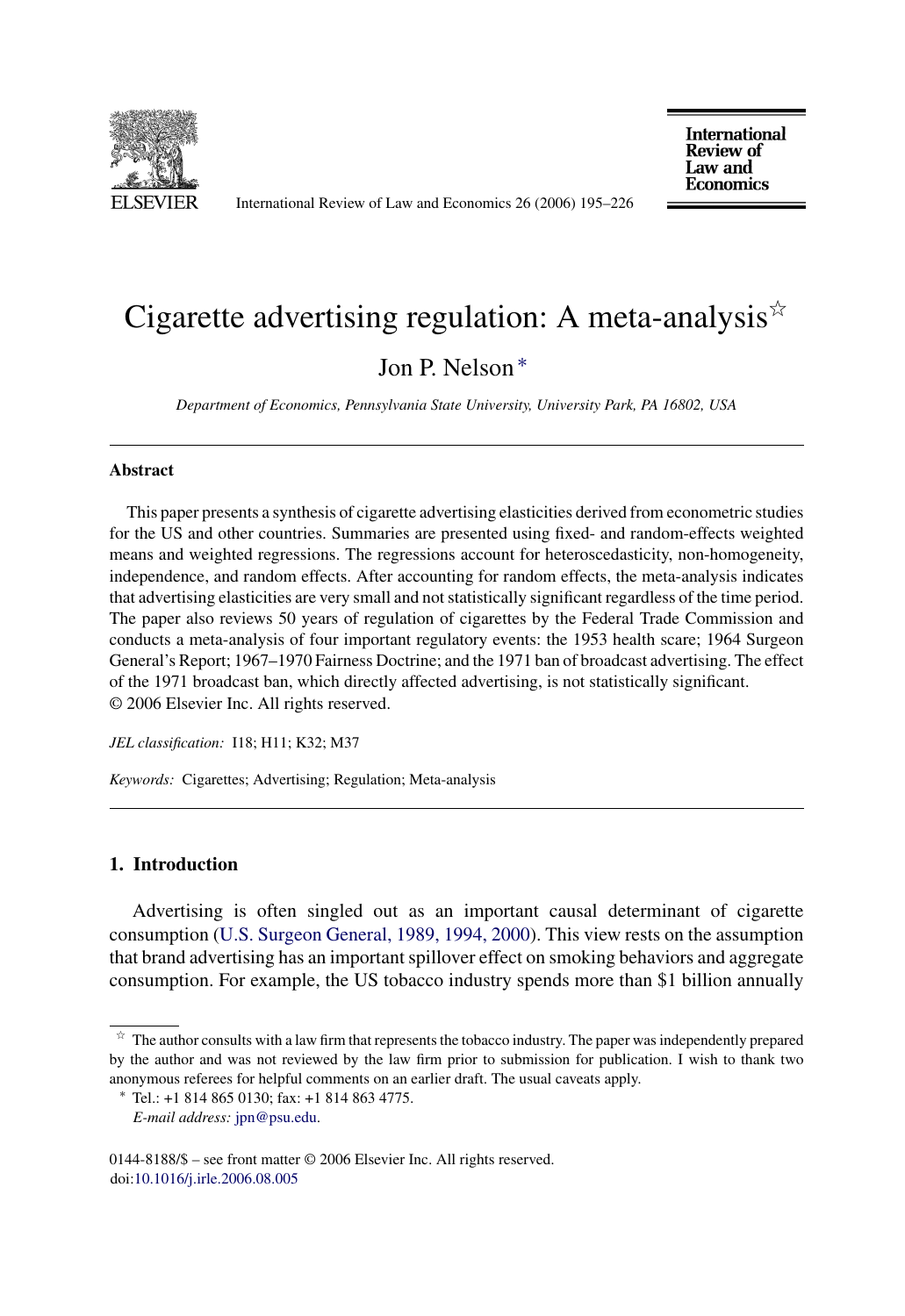on brand advertising and non-price promotions [\(FTC Report, 2004\),](#page--1-0) and critics argue that this fact alone demonstrates that cigarette advertising must be important for smoking behaviors—otherwise the industry would not spend so much on advertising.<sup>1</sup> This negative view of advertising is reflected in tobacco policies in the United States and other countries, including bans of broadcast and billboard advertising; restrictions on advertising messages and placements; public reporting requirements for advertising expenditures; requirements for package warning labels; and attempts to further limit promotions or packaging that might appeal to adolescents and young adults ([Kessler et al., 1997; State Attorneys General,](#page--1-0) [1998;](#page--1-0) [DOJ, 2005; FDA, 1996;](#page--1-0) [WHO, 2003\).](#page--1-0) Little systematic analysis exists, however, on the effectiveness of many of these policies.

This paper provides cumulative evidence on the size and significance of the advertising elasticity of demand for cigarettes and associated federal regulations. For several reasons, estimation of demand elasticities for cigarettes is a frequent application of econometrics: for example, the policy issues are important; aggregate consumption and advertising data are readily available; and several important regulatory events have occurred, including the 1971 ban of broadcast advertising. As a result, numerous econometric studies estimate elasticities for cigarette advertising and other factors that might affect consumption, such as price and income effects, "health hazard" events, and package labeling laws. However, empirical estimates vary by time period, country, data interval, model specification, and econometric methods. As a consequence, considerable uncertainty exists regarding the significance and magnitude of the advertising elasticity. Reducing this uncertainty is important for public policy and provides information that might guide future research efforts. Similar uncertainly exists regarding the possible effects of regulation—a topic that previous literature summaries largely ignored. The objective of this paper is to use meta-analysis to synthesize available information on cigarette advertising elasticities and four associated regulatory events: the 1953 health scare; 1964 Surgeon General's Report; 1967–1970 Fairness Doctrine antismoking ads; and the 1971 broadcast ban. Advertising elasticities are obtained from 25 US studies and 13 non-US studies. Regulatory impacts for the US are obtained from 19 studies. These estimates are combined or synthesized using weighted means and generalized least-squares regression analysis.

The technique of meta-analysis has been widely used to obtain formal combinations of research results from multiple studies [\(Farley & Lehmann, 1986;](#page--1-0) [Stanley & Jarrell, 1989\).](#page--1-0) A meta-analysis proceeds as follows ([Lipsey & Wilson, 2001\):](#page--1-0) first, the problem is stated such that it can be studied using a common quantitative "effect size" (e.g. scale-free advertising elasticities). Second, all available studies that provide *comparable* estimates are collected. Third, each study is evaluated and samples of estimated effect sizes and standard errors are obtained. Fourth, other relevant information is obtained on each study's sample and methods, such as time span, data interval, explanatory variables, and econometric methods. Potentially, this information can be used to explain the variation in the sample of elasticities. Fifth, the elasticities are synthesized or combined, and a single best "cumulative estimate" may be presented. This step is often controversial because the sample of observations

 $<sup>1</sup>$  I have stated this proposition in the manner that it has appeared in the public health literature. A study by</sup> [Tye, Warner, and Glantz \(1987\)](#page--1-0) attempts to demonstrate a causal connection based on the magnitude of cigarette advertising expenditures; see also [Saffer \(2000\),](#page--1-0) [Sullum \(1998, pp. 102–03\),](#page--1-0) and [Boddewyn \(1986\).](#page--1-0)